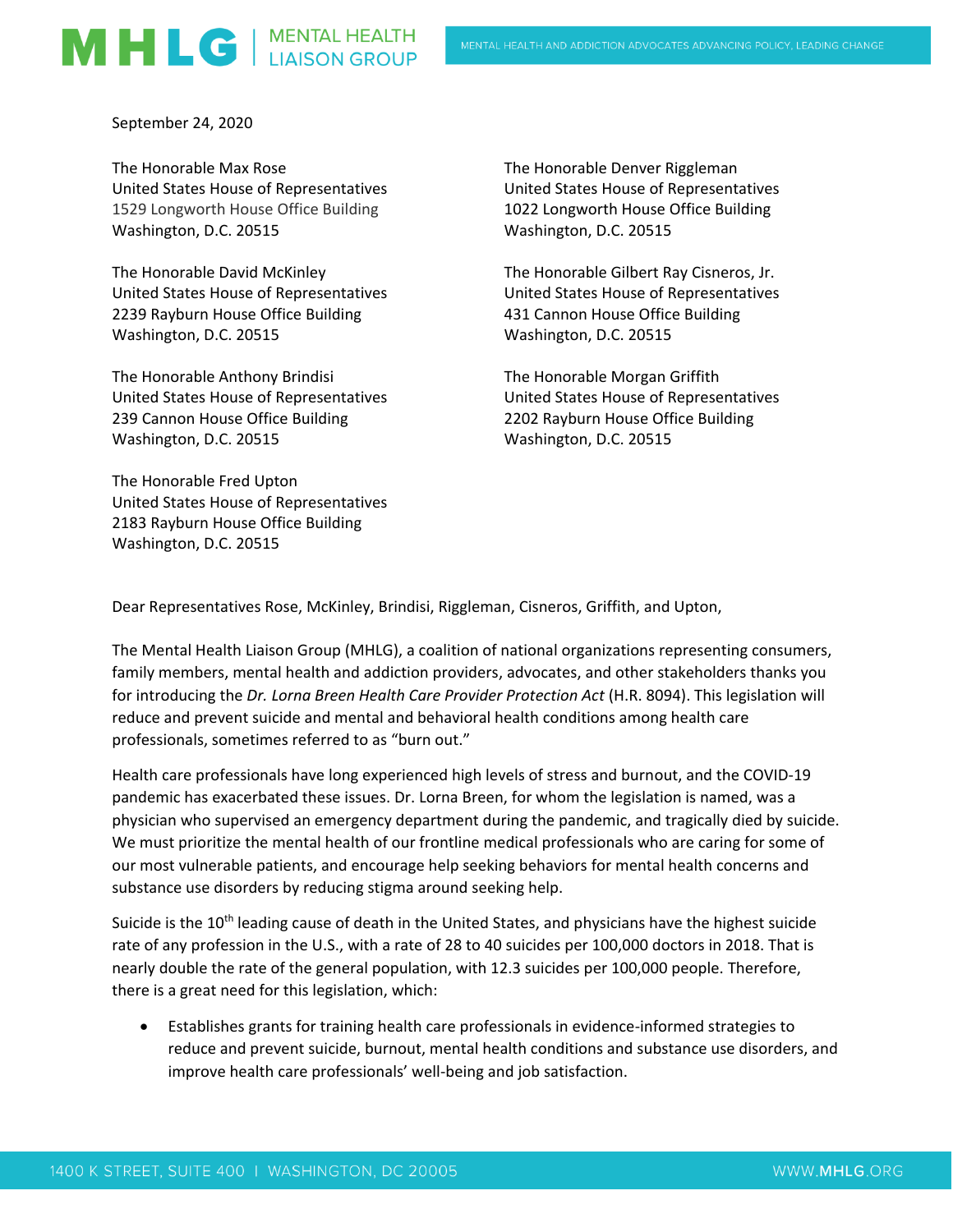## **MHLG** | MENTAL HEALTH

- Identifies and disseminates evidence-informed best practices for reducing and preventing suicide and burnout among health care professionals, training health care professionals in appropriate strategies, and promoting their mental and behavioral health and job satisfaction.
- Establishes a national evidence-based education and awareness campaign targeting health care professionals to encourage them to seek support and treatment for mental and behavioral health concerns.
- Establishes grants for employee education, peer-support programming, and mental and behavioral health treatment, and will be prioritized to providers in current or former COVID-19 hotspots.
- Establishes a comprehensive study (with recommendations) on health care professional mental and behavioral health and burnout, including the impact of the COVID-19 pandemic on such professionals' health.

There is a great need to ensure that our health care professionals have the resources to support their mental health, prevent suicide, and mitigate burn out, which has become more apparent considering the COVID-19 pandemic. The MHLG thanks you for introducing this important legislation that will help to reduce suicide rates and save lives.

Sincerely, American Academy of Pediatrics American Art Therapy Association American Association for Geriatric Psychiatry American Association for Marriage and Family Therapy American Association for Psychoanalysis in Clinical Social Work American Association of Child and Adolescent Psychiatry American Association of Nurse Anesthetists American Association of Suicidology American Association on Health and Disability American Foundation for Suicide Prevention American Group Psychotherapy Association American Mental Health Counselors Association American Nurses Association American Occupational Therapy Association American Psychiatric Association American Psychiatric Nurses Association (APNA) American Psychological Association American Society of Addiction Medicine Anxiety and Depression Association of America Association for Behavioral Health and Wellness **Centerstone** Children and Adults with Attention-Deficit/Hyperactivity Disorder Children's Hospital Association Clinical Social Work Association Confederation of Independent Psychoanalytic Societies Depression and Bipolar Support Alliance